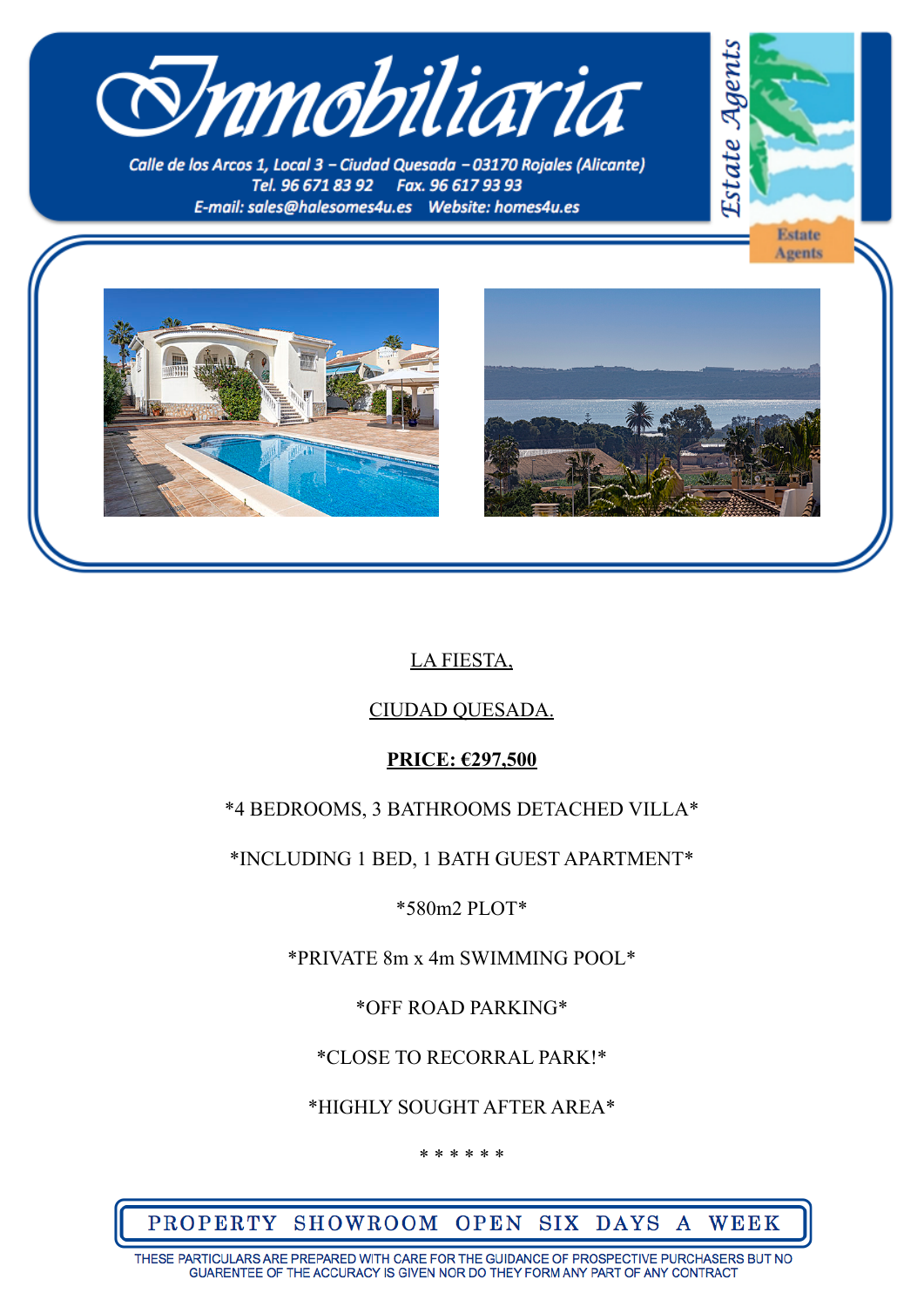This spacious four bedroom, three bathroom detached villa has been constructed within this highly sought after area of La Fiesta, and offers most comfortable living. The accommodation briefly comprises covered terrace, lounge, dining room, kitchen, four double bedrooms, three bathrooms one of which is an en-suite, including guest apartment, together with a large roof solarium, private gardens and a private swimming pool.

Ciudad Quesada is a very popular village located approximately 7 kilometres West of Torrevieja off the main Crevillente road. Village amenities include numerous local supermarkets, bars, banks, restaurants, 24 hour national health and private medical clinics, aqua park, green bowls club and of course an 18 hole golf course, everything that one would need for every day to day living. This village is also on a bus route to Torrevieja town centre. There is ample opportunity for both social and recreational activities. Also within easy reach of Ciudad Quesada are numerous white sandy and safe bathing beaches.

#### ACCOMMODATION

Approached through a decorative iron gate, where steps ascend to…

- COVERED TERRACE Overlooking the private swimming pool and garden. Main front entrance door opening into..
- DINING ROOM Having hot and cold air conditioning unit. Window overlooking front of property.

Archway leading to..

LOUNGE – Having floor tiling throughout in beige marble effect ceramics. Conventional brick built fireplace with inset living flame gas fire. Television point. Windows overlooking front and side of property.

From dining room, archway leads to..

KITCHEN – Being fully tiled in white ceramics with decorative border. Ample wall and base units with high quality Silestone work tops to complement. Inset stainless steel sink with mixer tap. Electric oven and ceramic hob, extractor fan, fridge/freezer. Door opening onto terrace area to side of property, having a built in barbecue.

From dining room, archway opens to...

 $HALL -$  Leading to...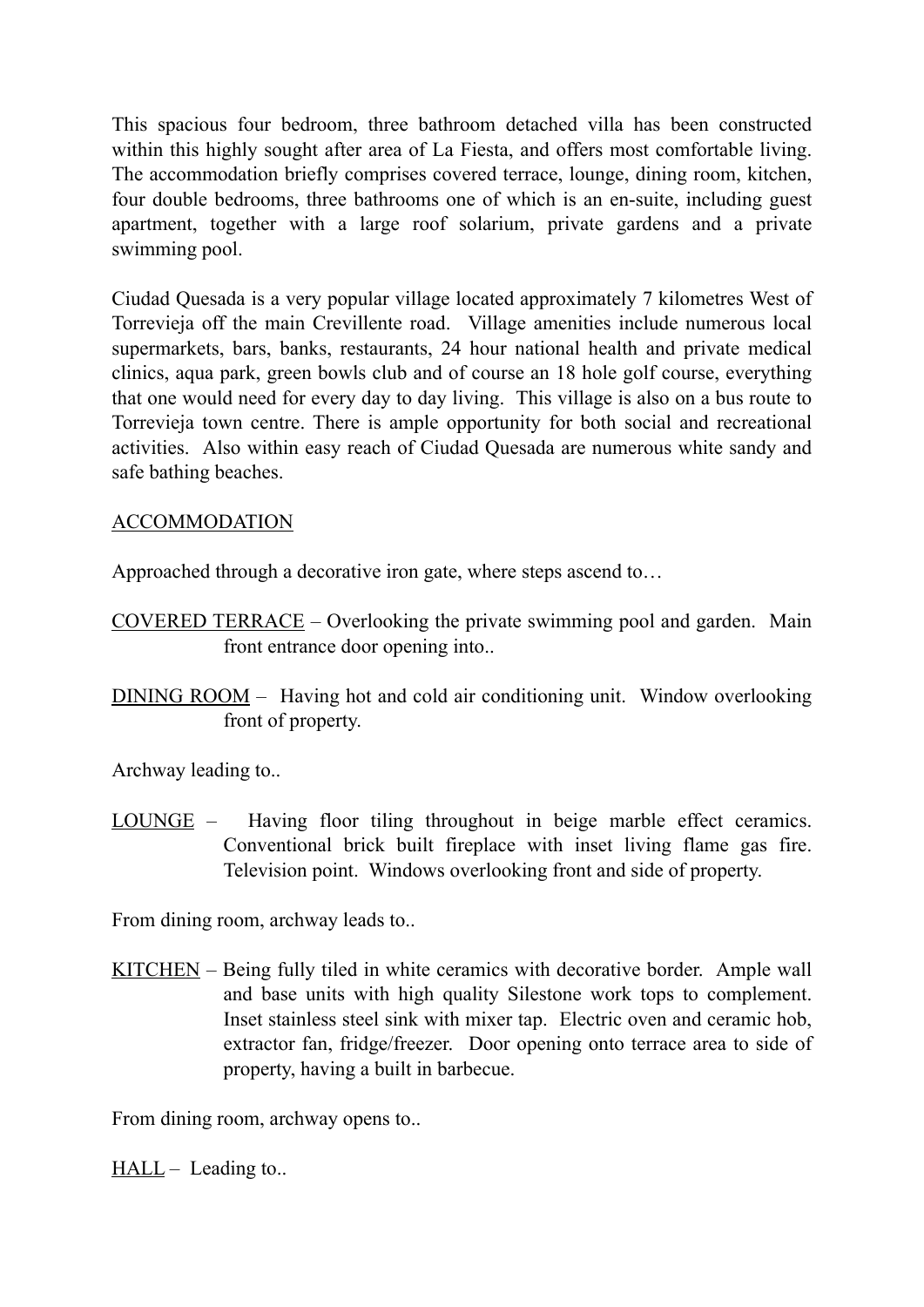- BEDROOM No.1 Having double fully fitted wardrobes with additional storage space above. Ceiling fan with light. Window overlooking side of property.
- EN-SUITE BATHROOM Being fully tiled in beige marble effect ceramics with decorative border. Sanitary ware in white comprising low level W.C., vanity unit with marble counter top with his/her double wash hand basins and mixer taps. Large mirror with spotlights. Corner panelled bath with shower above. Window overlooking rear of property.
- BEDROOM No. 2 Having extensive fully fitted wardrobes with additional storage above. Ceiling fan with light. Window overlooking side of property.
- BATHROOM Being fully tiled in beige ceramics with decorative border. Sanitary ware in white comprising low level W.C., bidet with mixer tap, pedestal wash hand basin and mixer tap. Mirror with spotlights. Wall to wall shower. Window overlooking side of property.
- BEDROOM No. 3 Having extensive fully fitted wardrobes with additional storage above. Ceiling fan with light. Window overlooking front of property

#### **OUTSIDE**

#### GUEST APARTMENT

Currently being used as additional storage space, this lovely under-build could be used as a guest apartment for family and friends. Door opens to..

- LOUNGE/BEDROOM No.4 Base units with work top to complement, fridge/ freezer. Window to side of property. Storage cupboard offering additional space for garden furniture.
- BATHROOM Being fully tiled in beige ceramics with decorative border. Sanitary ware in white comprising low level W.C., bidet with mixer tap, pedestal wash hand basin and mixer tap. Mirror with spotlights. Wall to wall shower.

From the rear of the property, steps ascend to...